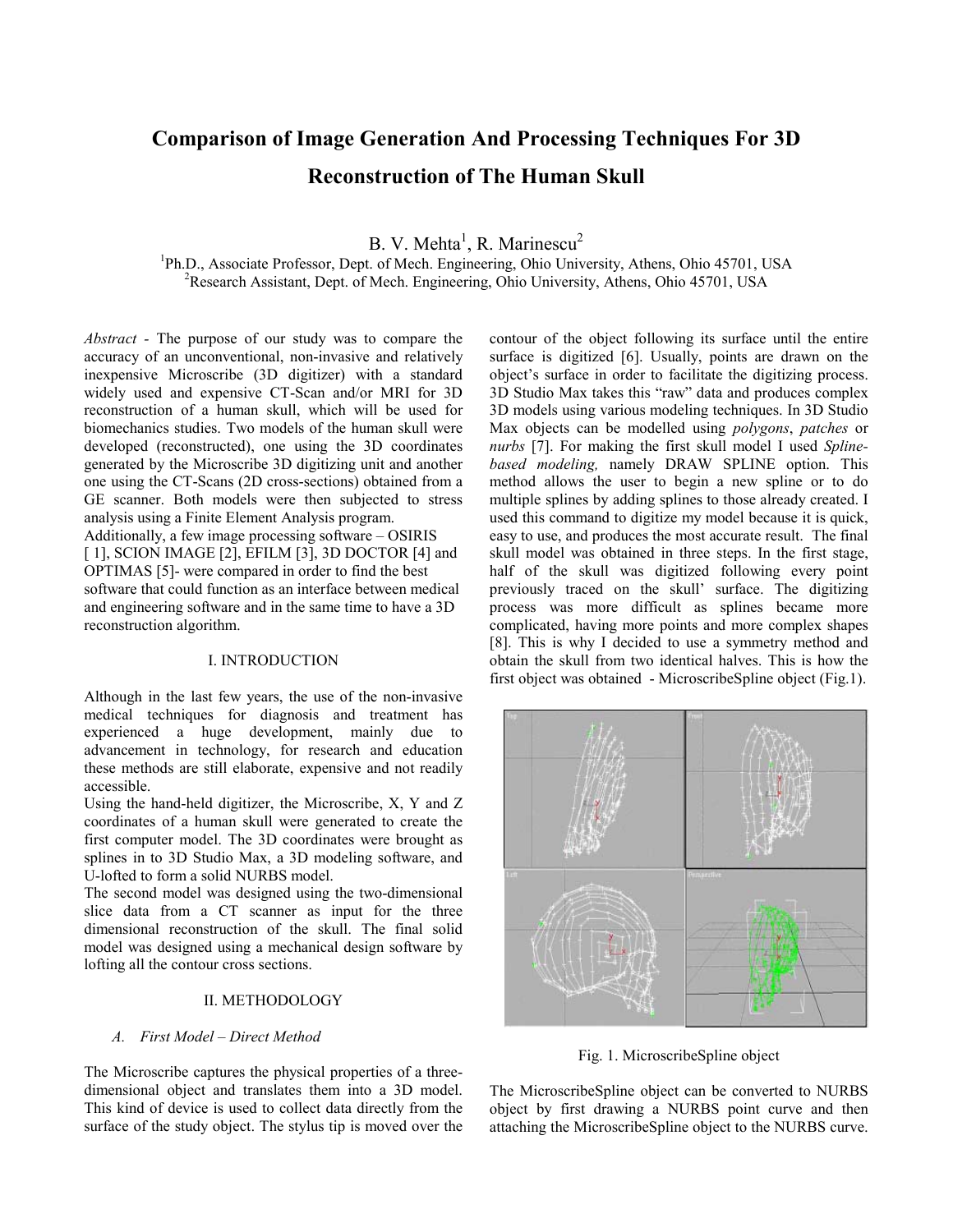| <b>Report Documentation Page</b>                                                                                                                                                                                                                                                                   |                                                             |                                                    |  |  |  |  |
|----------------------------------------------------------------------------------------------------------------------------------------------------------------------------------------------------------------------------------------------------------------------------------------------------|-------------------------------------------------------------|----------------------------------------------------|--|--|--|--|
| <b>Report Date</b><br>25OCT2001                                                                                                                                                                                                                                                                    | <b>Report Type</b><br>N/A                                   | Dates Covered (from to)                            |  |  |  |  |
| <b>Title and Subtitle</b>                                                                                                                                                                                                                                                                          |                                                             | <b>Contract Number</b>                             |  |  |  |  |
| For 3D Reconstruction of The Human Skull                                                                                                                                                                                                                                                           | Comparison of Image Generation And Processing Techniques    | <b>Grant Number</b>                                |  |  |  |  |
|                                                                                                                                                                                                                                                                                                    |                                                             | <b>Program Element Number</b>                      |  |  |  |  |
| Author(s)                                                                                                                                                                                                                                                                                          |                                                             | <b>Project Number</b>                              |  |  |  |  |
|                                                                                                                                                                                                                                                                                                    |                                                             | <b>Task Number</b>                                 |  |  |  |  |
|                                                                                                                                                                                                                                                                                                    |                                                             | <b>Work Unit Number</b>                            |  |  |  |  |
| Performing Organization Name(s) and Address(es)<br>Dept. of Mech. Engineering, Ohio University, Athens, Ohio<br>45701                                                                                                                                                                              |                                                             | <b>Performing Organization Report Number</b>       |  |  |  |  |
|                                                                                                                                                                                                                                                                                                    | <b>Sponsoring/Monitoring Agency Name(s) and Address(es)</b> | <b>Sponsor/Monitor's Acronym(s)</b>                |  |  |  |  |
| US Army Research Development & Standardization Group<br>(UK) PSC 803 Box 15 FPO AE 09499-1500                                                                                                                                                                                                      |                                                             | <b>Sponsor/Monitor's Report Number(s)</b>          |  |  |  |  |
| <b>Distribution/Availability Statement</b><br>Approved for public release, distribution unlimited                                                                                                                                                                                                  |                                                             |                                                    |  |  |  |  |
| <b>Supplementary Notes</b><br>Papers from the 23rd Annual International conference of the IEEE Engineering in Medicine and Biology Society,<br>October 25-28, 2001, held in Istanbul, Turkey. See also ADM001351 for entire conference on cd-rom., The original<br>document contains color images. |                                                             |                                                    |  |  |  |  |
| <b>Abstract</b>                                                                                                                                                                                                                                                                                    |                                                             |                                                    |  |  |  |  |
| <b>Subject Terms</b>                                                                                                                                                                                                                                                                               |                                                             |                                                    |  |  |  |  |
| <b>Report Classification</b><br>unclassified                                                                                                                                                                                                                                                       |                                                             | <b>Classification of this page</b><br>unclassified |  |  |  |  |
| <b>Classification of Abstract</b><br>unclassified                                                                                                                                                                                                                                                  |                                                             | <b>Limitation of Abstract</b><br>UU                |  |  |  |  |
| <b>Number of Pages</b><br>5                                                                                                                                                                                                                                                                        |                                                             |                                                    |  |  |  |  |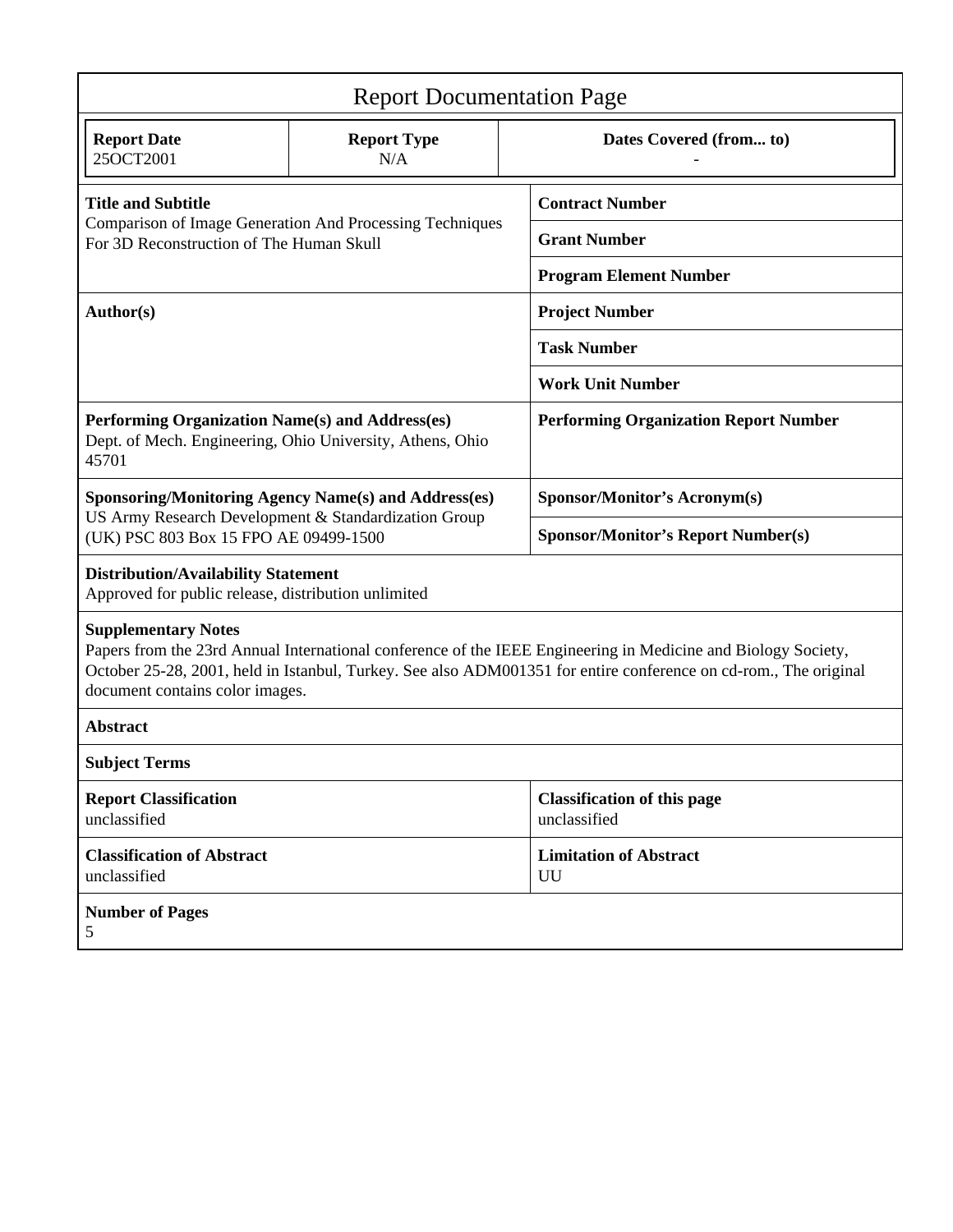The MicroscribeSplines may be transformed into NURBS curves object only if the splines types are changed to Curve and the vertices are Smooth or Bezier.

In the second stage, the splines were transformed in NURBS curves and the second object was called NURBS Curves object (Fig.2).



Fig. 2. NURBS Curves object

Finally, in the third stage, the NURBS curves were transformed in NURBS surfaces using the NURBS surface command, U-LOFT, and the final model, NURBS surface object, was obtained (Fig.3).



Fig. 3. NURBS surface object

The final solid skull model designed in 3D Studio Max from 3D coordinates recorded by a Microscribe can be seen in figure 4.



Fig.4 Solid skull model

The solid model was then exported to FEA software for analysis. (Fig.5)



Fig. 5. FEA Solid Model

## *B.* Second model - Indirect Method

For designing the second skull model, an indirect 3D imaging method was used, that is gathering a sequence of 2D images and then combining them (x, y) instead of actually collecting a three-dimensional set of information all at once (x, y, z) as in the direct method used for designing the first model [9].

The CT scans were made at the O'Bleness Memorial Hospital, in Athens, OH using a GE Helical Hi Speed - FX/i scanner. The images were captured and analyzed using the Image Works Workstation. Beside film and image analysis and manipulation, the Image Works Workstation supports also 3D reconstruction from 2D slices. A 3D skull model reconstructed by the Image Works Workstation can be seen in figure 6.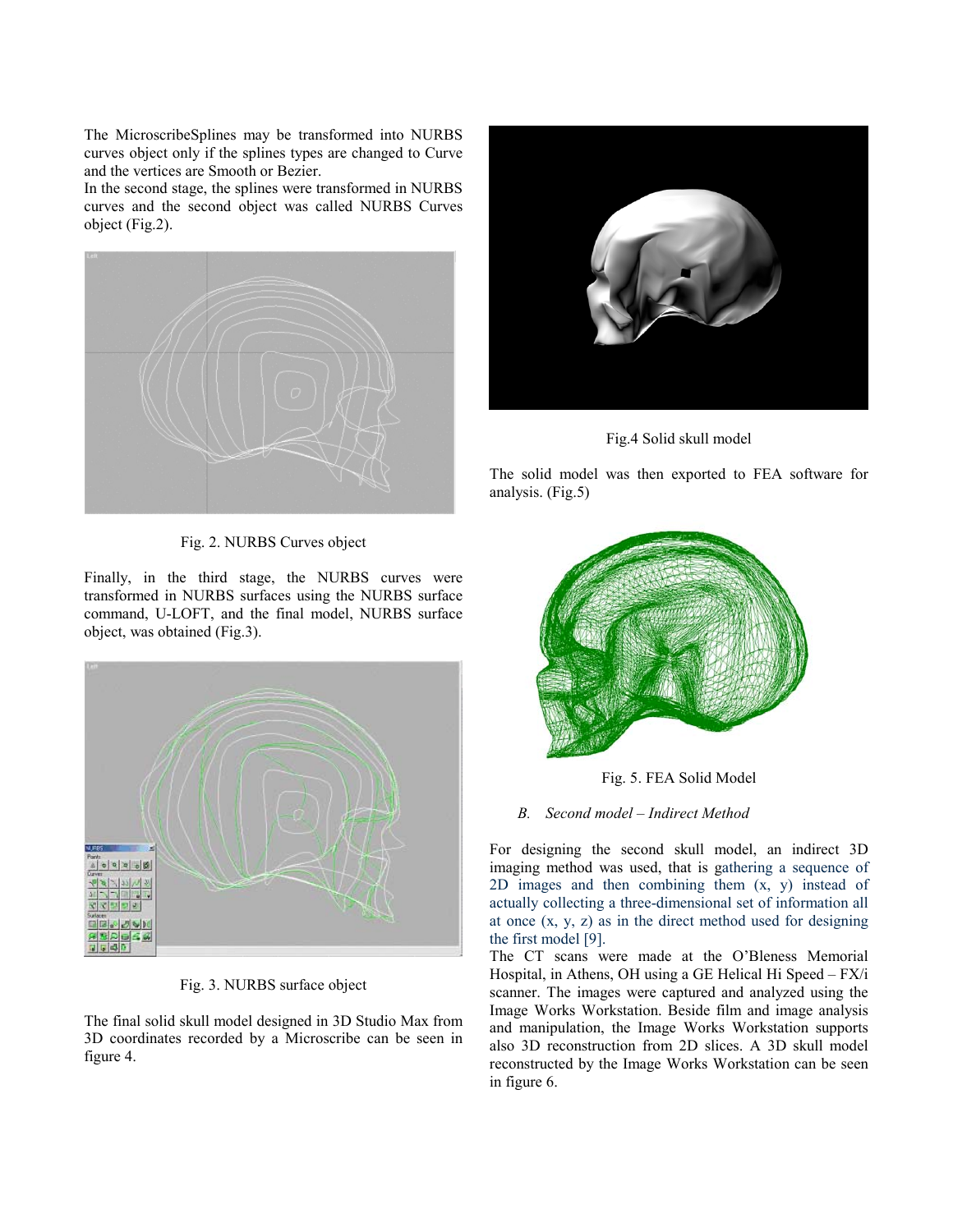

Fig. 6. CT skull

The CT cross-sections were captured as DICOM files using the E-film software and exported as TIFF images. The TIFF images were brought into OPTIMAS, an image analysis software, which extracted the X, Y coordinates of each cross section using the POINT MORPHOMETRY option. A visual basic program was developed to convert the extracted coordinates to closed curves under Unigraphics Solid Edge software. To obtain the final model, the external boundaries of each cross section were lofted using the LOFT PROTRUSION command (Fig. 7)



Fig. 7. Curves in Solid Edge

In order to find the best result, an additional indirect approach was developed in parallel, using Adobe STREAMLINE, an image processing software. It extracted the boundaries of each cross section and exported them as DXF files, compatible with the Solid Edge software.

Both models were then subjected to stress analysis using a Finite Element Analysis program, Algor software. Figure 8 presents the first model analyzed in Algor.



Fig. 8 FEA analysis for the first skull model.

The analysis results obtained from the two scanning techniques will be discussed and presented, including the pros and cons of using the more accurate and expensive CTscans versus the inexpensive hand-held scanner, the Microscribe, and their effects on finite element models. During this study, different image processing software such as OSIRIS, SCION IMAGE, EFILM, 3D DOCTOR and

OPTIMAS were investigated in order to find the best interface to capture, reconstruct and model body data.

## III. RESULTS

The models were subjected to stress analysis by applying a nodal force on the middle of the frontal bone of every skull model. The analysis is still in progress but the final results are expected to be similar even if the two models are so different - designed by different methods, using different software tools. Another important part of this project was to determine, from an engineering point of view, the features, availability, cost and user-friendliness of various medical images processing software available today, regarding the 3D volume reconstruction from 2D slices. A comparison was drawn and some of the results are presented in Table I. Opinions presented as "features" in table I are those of an inexpert user, mainly based on personal experience with each software. In finding the best software to do the reconstruction, two major criteria were followed. The best software will not create a contour, projection or rendering but a real 3D reconstruction. The second criterion was the ability to export this reconstructed volume in an engineering software for analysis. The only software that seems to fulfill both criteria was 3D Doctor. Unfortunately, the trial version we have used doesn't have those options available therefore one could only guess that the results are satisfactory.